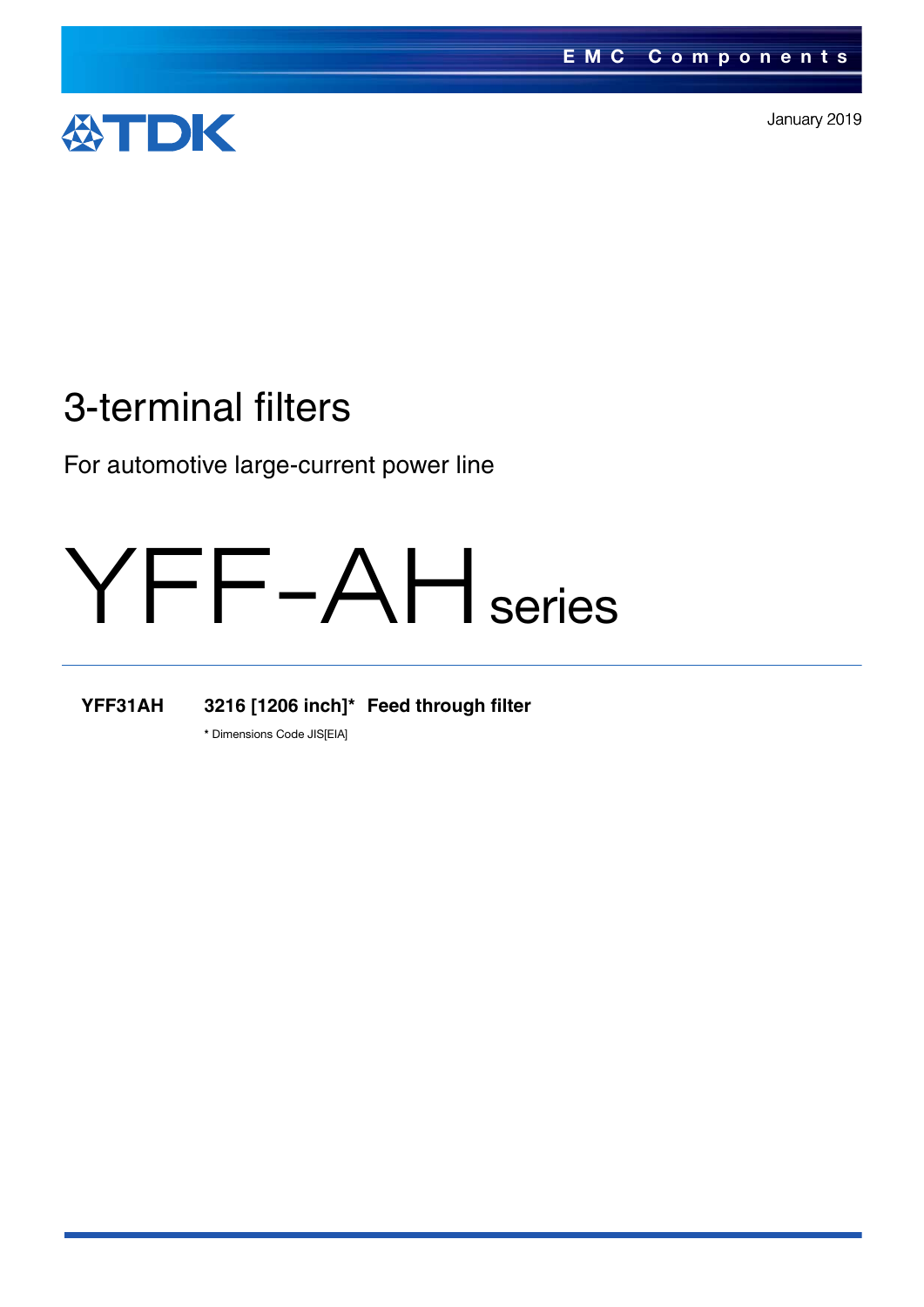## **EMC Components**

## **REMINDERS FOR USING THESE PRODUCTS**

Before using these products, be sure to request the delivery specifications.

## **SAFETY REMINDERS**

Please pay sufficient attention to the warnings for safe designing when using this products.

## Do not use or store in locations where there are conditions such as gas corrosion (salt, acid, alkali, etc.). ◯ Before soldering, be sure to preheat components. The preheating temperature should be set so that the temperature difference between the solder temperature and product temperature does not exceed 150°C.  $\bigcirc$  Soldering corrections after mounting should be within the range of the conditions determined in the specifications. If overheated, a short circuit, performance deterioration, or lifespan shortening may occur.  $\bigcirc$  Self heating (temperature increase) occurs when the power is turned ON, so the tolerance should be sufficient for the set thermal design.  $\bigcirc$  Do not use for a purpose outside of the contents regulated in the delivery specifications. The products listed on this catalog are intended for use in automotive electronic equipment under a normal operation and use condition. The products are not designed or warranted to meet the requirements of the applications listed below, whose performance and/or quality require a more stringent level of safety or reliability, or whose failure, malfunction or trouble could cause serious damage to society, person or property. If you intend to use the products in the applications listed below or if you have special requirements exceeding the range or conditions set forth in the each catalog, please contact us. (1) Aerospace/aviation equipment (2) Transportation equipment (electric trains, ships, etc.) (3) Medical equipment (8) Public information-processing equipment (9) Military equipment **REMINDERS**

- (4) Power-generation control equipment
- (5) Atomic energy-related equipment
- (6) Seabed equipment
- (7) Transportation control equipment
- (10) Electric heating apparatus, burning equipment
- (11) Disaster prevention/crime prevention equipment
- (12) Safety equipment
- (13) Other applications that are not considered general-purpose applications

When designing your equipment even for general-purpose applications, you are kindly requested to take into consideration securing protection circuit/device or providing backup circuits in your equipment.

公TDK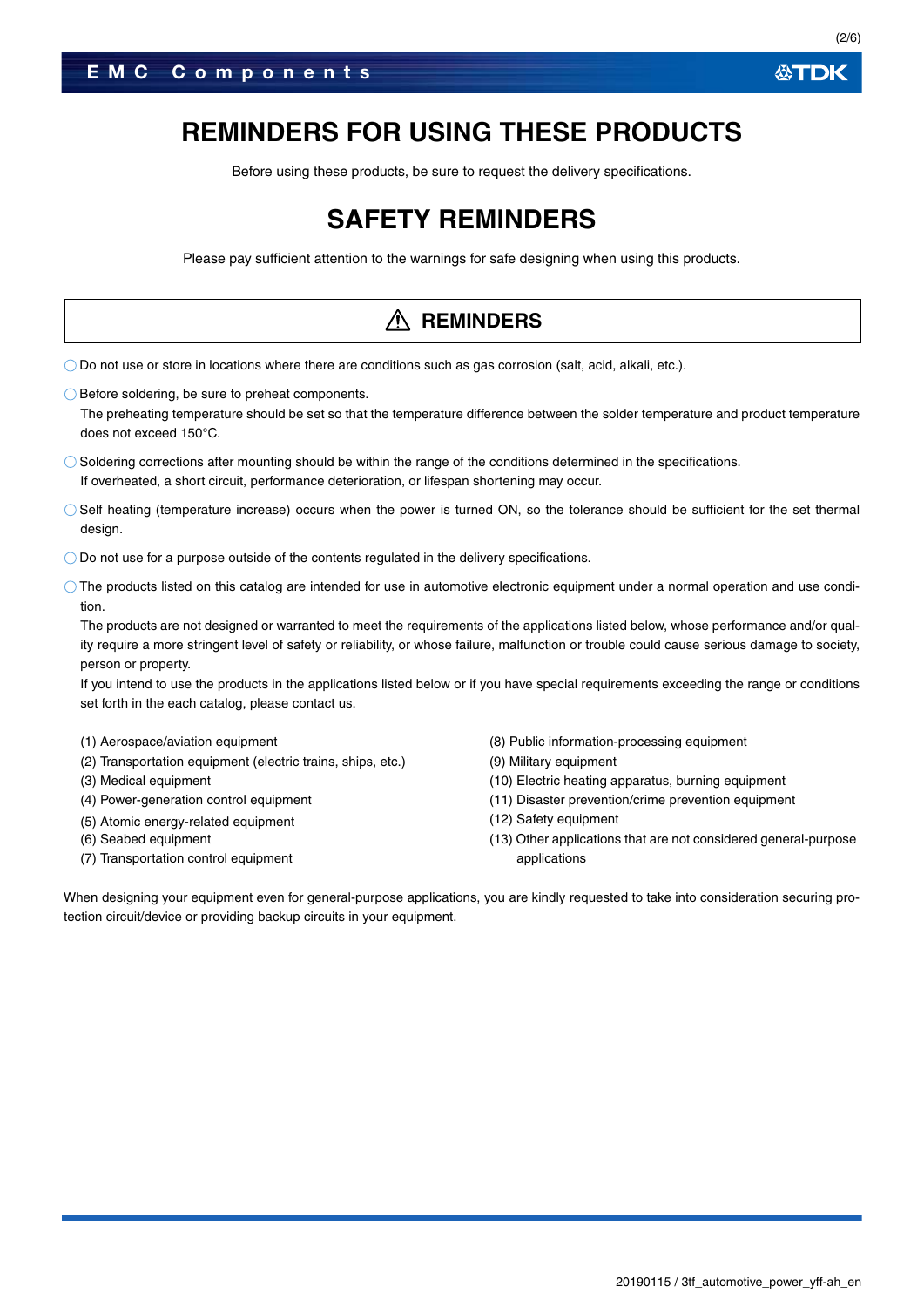## **3-terminal filters**

公TDK

**Product compatible with RoHS directive Lead-free compatible**

**For automotive large-current power line**

## **Overview of the YFF-AH series**

#### **FEATURES**

Compact and high-performance EMC countermeasure components specialized for in-vehicle applications Also demonstrates an excellent effect for decoupling use

Compliant with AEC-Q200

Good attenuation characteristic in wide bandwidth.

◯ Supports large current (6 to 10 A)

#### **APPLICATION**

EMC countermeasure and decoupling in power lines for various in-vehicle electronic equipment such as ECUs, car navigation systems, invehicle camera systems, millimeter wave radar systems, etc.

#### **PART NUMBER CONSTRUCTION**

| <b>YFF</b>            | 31                          |                  | AH                           |                | 2A                      |     | 105                 |                         |   | М             |                         | 0Υ                       |   |                                    | N |
|-----------------------|-----------------------------|------------------|------------------------------|----------------|-------------------------|-----|---------------------|-------------------------|---|---------------|-------------------------|--------------------------|---|------------------------------------|---|
|                       |                             |                  |                              |                |                         |     |                     |                         |   |               |                         |                          |   |                                    |   |
| <b>Series</b><br>name | L x W<br>dimensions<br>(mm) |                  | <b>Product internal code</b> |                | Rated<br>voltage<br>(V) |     | Capacitance<br>(pF) | <b>Tolerance</b>        |   | <b>Taping</b> | <b>Internal</b><br>code | <b>Reel size</b><br>(mm) |   | <b>Internal</b><br>electrode<br>Ni |   |
|                       | 31                          | $3.2 \times 1.6$ | AH                           | For automotive | 2A                      | 100 | $104$ .             | 100,000<br>$(0.1\mu F)$ | M | ±20%          |                         |                          | 0 | ø178                               |   |
|                       |                             |                  | large-current<br>power line  |                |                         |     | 105                 | 1,000,000<br>(1µF)      |   |               |                         |                          | 9 | ø330                               |   |

#### **PACKAGING STYLE AND SPECIFICATIONS**

| <b>Type</b> | Package quantity (piece/reel) | Individual weight |        |  |
|-------------|-------------------------------|-------------------|--------|--|
|             | ø178                          | ø330              | (g)    |  |
| YFF31AH     | 2.000                         | 10.000            | 0.0342 |  |

RoHS Directive Compliant Product: See the following for more details. https://product.tdk.com/info/en/environment/rohs/index.html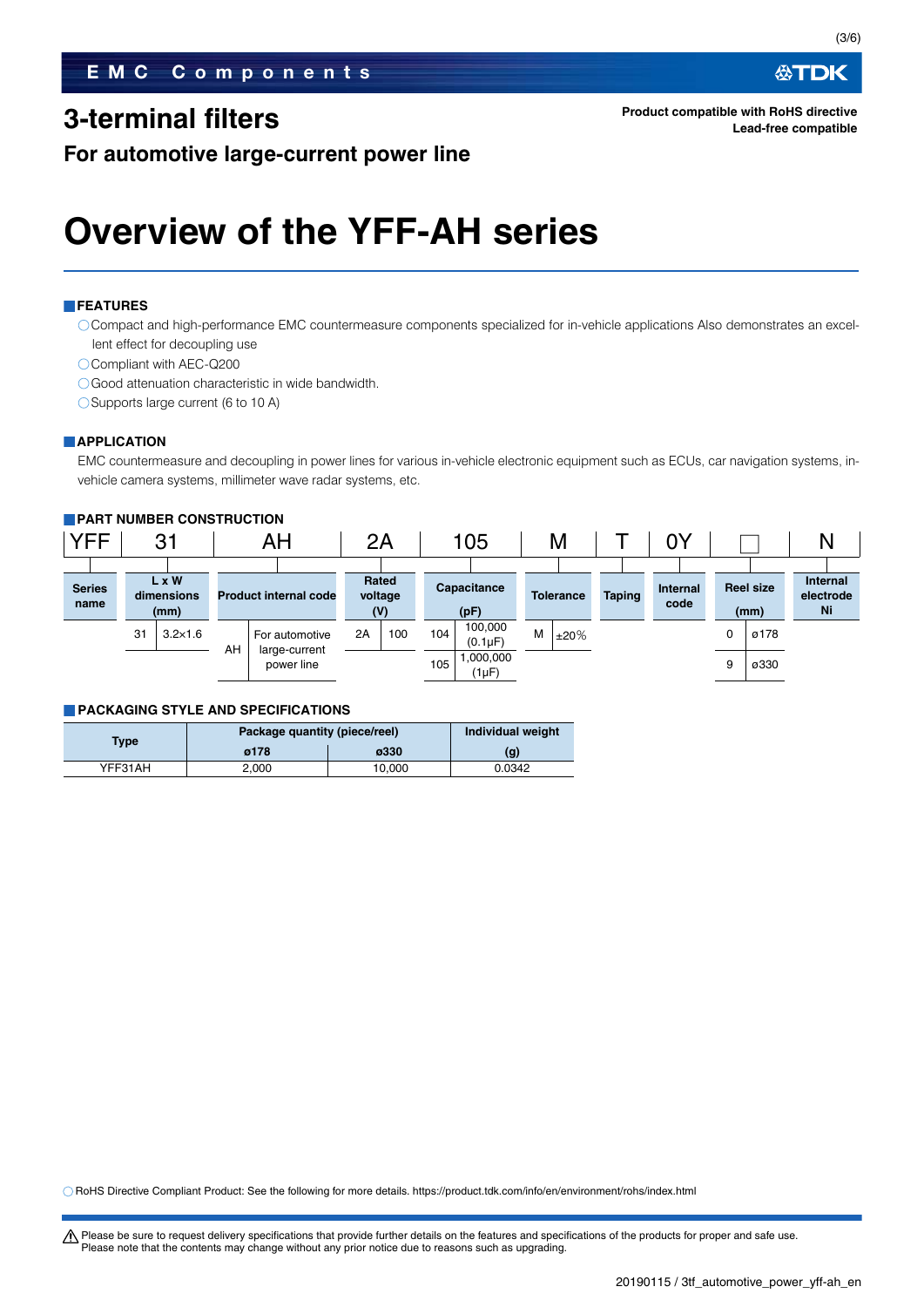(4/6)

## **Overview of the YFF-AH series**

### **RECOMMENDED SOLDERING CONDITION REFLOW SOLDERING**



#### **HAND SOLDERING**



Make as short as possilble (within three seconds)

#### **PRECAUTIONS FOR HANDLING**

- $\bigcirc$  Before soldering, be sure to preheat components. The  $\Delta T$  preheating temperature must be 150°C max. with attention paid to thermal shock.
- Natural cooling of components in the air is recommended. On the other hand, when dipping them in a solvent for purposes, such as cleaning, make sure that the temperature difference  $(\Delta T)$  is 100°C.
- When performing hand soldering for circuit modification, apply the soldering iron to the copper foil area of the printed circuit board for 3 seconds or less. The temperature of the iron tip should not exceed 300°C.
- OUse a wrist band to discharge static electricity in your body through the grounding wire.
- When incorporating the printed circuit board on which this product is mounted into a frame, etc., do not apply stress to the product through local bending of the board by tightening of screws, etc.

t Please be sure to request delivery specifications that provide further details on the features and specifications of the products for proper and safe use. Please note that the contents may change without any prior notice due to reasons such as upgrading.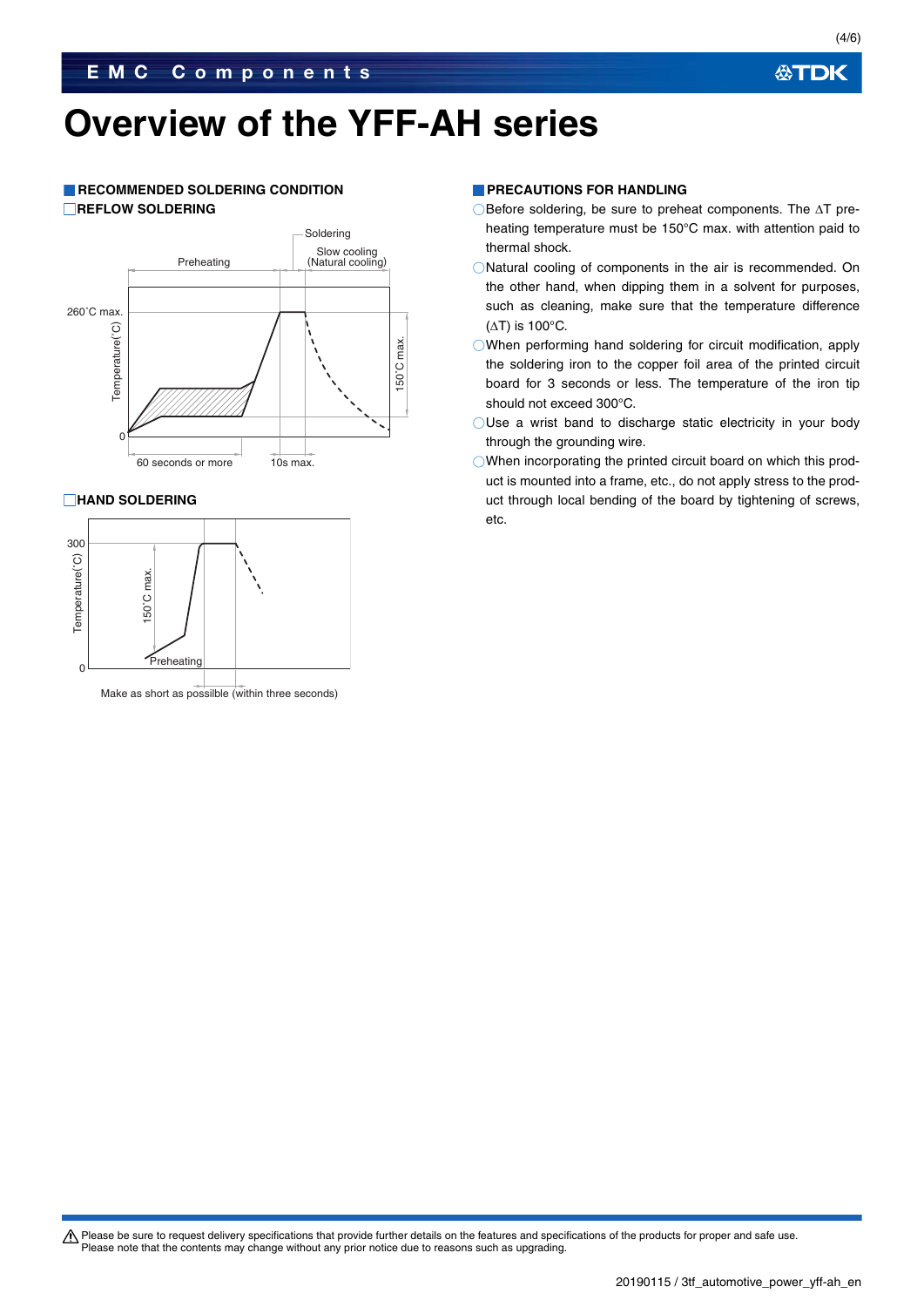# YFF-AH series **YFF31AH type (Feed through filter)**



#### **SHAPE & DIMENSIONS RECOMMENDED LAND PATTERN**



Land pattern+Solder resist  $\mathbb{Z}/\mathbb{Z}$  Land pattern Dimensions in mm

\* Make sure to connect the GND terminal of this product and the GND of the mounting circuit board by using through holes so that the distance between them is the shortest.

#### **ELECTRICAL CHARACTERISTICS CHARACTERISTICS SPECIFICATION TABLE**

| <b>Insertion loss</b><br>40dB frequency range<br>(MHz) | <b>Rated voltage</b><br><b>Edc</b><br>(V) | <b>Rated current</b><br><b>Idc</b><br>(A)   | Operating<br>temperature range<br>(°C) | Storage temperature<br>range (After mount)<br>(°C) | Part No.*          |
|--------------------------------------------------------|-------------------------------------------|---------------------------------------------|----------------------------------------|----------------------------------------------------|--------------------|
| 0.8 to 2000                                            | 100                                       | $DC6A/105^{\circ}C$<br>$DCAA/125^{\circ}C$  | $-55$ to $+125$                        | $-55$ to $+125$                                    | YFF31AH2A105MT0Y0N |
| 0.8 to 2000                                            | 100                                       | $DC6A/105^{\circ}C$<br>$DCAA/125^{\circ}C$  | $-55$ to $+125$                        | $-55$ to $+125$                                    | YFF31AH2A105MT0Y9N |
| 7 to 2000                                              | 100                                       | DC10A/105°C<br>$DC6A/125^{\circ}C$          | $-55$ to $+125$                        | $-55$ to $+125$                                    | YFF31AH2A104MT0Y0N |
| to 2000                                                | 100                                       | $DC10A/105^{\circ}C$<br>$DC6A/125^{\circ}C$ | $-55$ to $+125$                        | $-55$ to $+125$                                    | YFF31AH2A104MT0Y9N |

The part numbers are TDK's standard specification products.

### **INSERTION LOSS VS. FREQUENCY CHARACTERISTICS IN ELECTRICAL CURRENT RATING DERATING**





Please be sure to request delivery specifications that provide further details on the features and specifications of the products for proper and safe use.<br>Please note that the contents may change without any prior notice d

**公TDK**